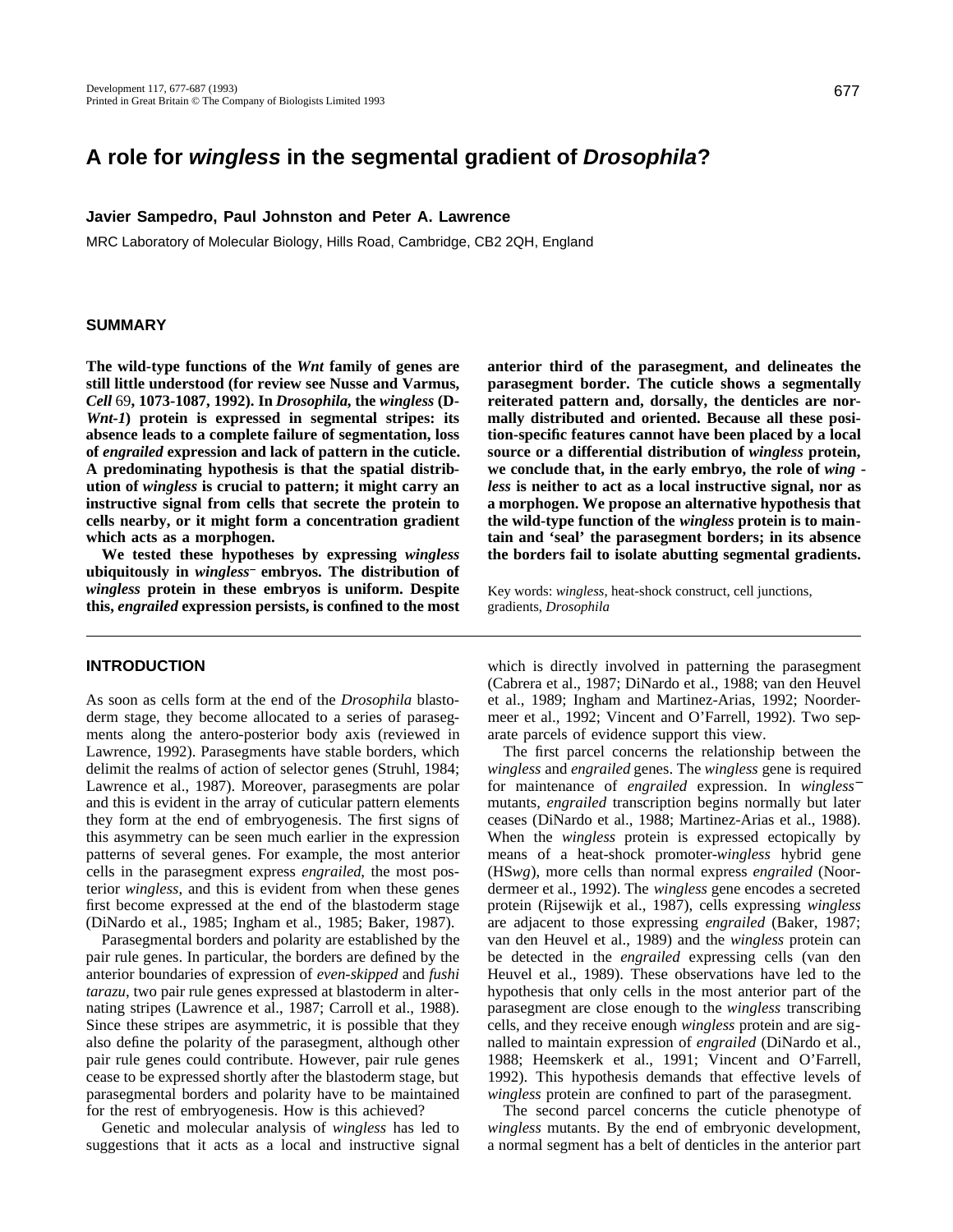where *wingless* is not expressed and naked cuticle in the posterior part where *wingless* is expressed. This suggests that *wingless* might act locally to direct the formation of naked cuticle (Bejsovec and Martinez-Arias, 1991). Indeed it is also found that generalised expression of *wingless* (using HS*wg*) can produce a naked cuticle with no bands of denticles (Noordermeer et al., 1992), while absence of *wingless* (in *wingless*<sup>−</sup> embryos) produces a cuticle completely covered in denticles. These facts also support the prevailing idea that it is the **distribution** of *wingless* protein that is crucial to patterning the segment (op cit, above). Further, they have led to suggestions that *wingless* protein (or some active fragment of it) might form a concentration gradient across the segment, a morphogen gradient that would be interpreted to give positional information (Bejsovec and Martinez Arias, 1991; Noordermeer et al., 1992; Peifer and Bejsovec, 1992).

In this paper, we put these ideas to another test: we ask how far generalised *wingless* expression can rescue various mutants including *wingless*−. Other experiments (Bejsovec and Martinez-Arias, 1991) and ours subdivide the *wingless* function in time. In an early and crucial phase, the *wing less* gene is essential for segmentation. We find that, in this phase, evenly distributed *wingless* protein is able to emulate wild-type function, a finding that leads us to a new hypothesis for *wingless*.

#### **MATERIALS AND METHODS**

#### **Fly strains**

The following alleles have been used:

*wingless*: *wgCX4* is a null allele; it is a 2 kb deletion in the transcribed region (Baker, 1987) and there is no transcript (Martinez-Arias et al., 1988). *wgIL114* is a temperature-sensitive allele conferring the null phenotype at 25°C and the wild-type one at 18°C (Nüsslein-Volhard et al., 1984; Baker, 1988).

*armadillo*: *armXK* (Wieschaus et al., 1984; Klingensmith et al., 1989).

*cubitus interruptus-Dominant: ci<sup>D</sup>* (Orenic et al., 1987).

*engrailed: Df(2R)en-E* (generous gift of Z. Ali and T. Kornberg, unpublished).

*gooseberry: gsbIIX62* (Nüsslein-Volhard et al., 1984).

*hedgehog: hhIJ* (Mohler, 1988).

*patched: ptcIN* (Nüsslein-Volhard et al., 1984).

*smooth: smoIIX43* (Nüsslein-Volhard et al., 1984). As other *smooth* alleles, it shows the strongest mutant phenotype at 15°C but has a wild-type pattern at 25°C.

Heat shock-*wingless* (HS*wg*) (Noordermeer et al., 1992).

CyO, *hb- gal*: generous gift of G. Struhl.

*engrailed-lac Z: ry xho25* (Hama et al., 1990).

*even-skipped-lac Z* (Lawrence et al., 1987).

## **A wgts rescuing construct**

A lambda genomic library was constructed from *wgIL114*/CyO flies and *wgIL114* phages were recognized by the polymorphic *Eco*RI site marked with an asterisk in Fig. 1. An *Eco*RV-*Pst*I 9.2 kb piece from one of such phages (including all *wgts* coding sequences from the 3rd aminoacid) was fused to a *Bam*HI-*Eco*RV 5.7 kb *wg<sup>+</sup>* piece (including 5.4 kb of *wg* upstream sequences, the transcription start and the first two aminoacids). The resulting 14.9 kb were inserted to the *Xba*I site of C20NX (a modified Carnegie-20 P-



**Fig. 1.** Schematic map of the *wingless* gene. Only relevant restriction sites are shown. B, *Bam*HI; RV, *Eco*RV; R1, *Eco*RI; Pst, *Pst*I; O, origin of transcription; (A)n, poly-adenylation site.

element vector, Struhl, 1989). A single transformant line was obtained (*P[ry+, wgts])*. The insertion (on chromosome 3) in this line partially rescues the *wingless* phenotype at 18°C (Fig. 2F) but not at 25°C, as expected from the temperature dependence of the *wgIL114* function. During early embryogenesis, *wingless* antigen is expressed in the epidermis in the same pattern as in wildtype embryos, although at a lower level (Fig. 4E). Staining decays during stage 10 and is not detectable at stage 11.

#### **Antibody staining**

We have used rabbit anti-*wingless* serum (van den Heuvel et al., 1989) at a dilution of 1:300 and anti-*engrailed* monoclonal antibody obtained from T. Kornberg (Patel et al., 1989). Stainings were performed according to Lawrence and Johnston (1989).

## **Heat-shock regimes**

For heat treatments, embryos were submerged in 0.1% Triton X-100 at 36°C for 20 minutes. This we refer in the text as a *pulse*. When HS*wg* embryos are heat-shocked for 20 minutes, *wingless* antigen is strongly expressed 30 minutes after the pulse and then starts to fade, the endogenous stripes becoming visible again by 60 minutes. With the *wingless*<sup>−</sup> embryos, *wingless* staining is uniform at all times after the pulse (Fig. 4C). When several pulses were performed, the embryos were kept in 0.1% Triton X-100 at room temperature between the pulses. After the treatments, they were fixed for antibody staining or transferred to agar plates and left to develop at 25°C until cuticle formation.

The regimes used to generate mirror phenotypes in *wingless* embryos are described in the Results and in the legend to Fig. 2. The regimes used with other mutants were the following:

*gooseberry* and *cubitus interruptus-Dominant*: single pulse at 7-10 hours AEL and triple pulse at 5-8, 7-10 and 9-12 hours AEL. *engrailed:* triple pulse at 4-7, 6-9 and 8-11 hours AEL.

*hedgehog*: single pulse at 4-6h AEL and triple pulse at 5-7, 7- 9 and 9-11 hours AEL.

*patched*: single pulse at 6-9 or triple pulse at 4-7, 6-9 and 8-11 hours AEL gave no alteration of the *patched*<sup>−</sup> phenotype.

*wingless engrailed* double mutant: single pulse at 4-7 and triple pulse at 4-7, 6-9 and 8-11 hours AEL.

*armadillo:* triple pulse at 5-8, 7-10 and 9-12 hours AEL.

*smooth* is cold-sensitive, showing a somewhat variable mutant phenotype at 15°C and a wild-type phenotype at 25°C. For this reason, *smooth* embryos, with and without the HS*wg* construct, were treated in parallel in the following way. Eggs were collected for 2.5 hours at 25°C, then aged 13.5 hours at 15°C, given a heatshock pulse and left at 15°C for 4 days. Although the resulting *smooth* phenotypes are more variable than those of embryos kept at 15°C all the time, we did not observe consistent differences between embryos with or without the HS*wg* construct.

### **Classification of embryos**

In the antibody staining experiments, we used the CyO, *hb- gal*, balancer to identify the *wingless*<sup>−</sup> embryos. For the cuticles, all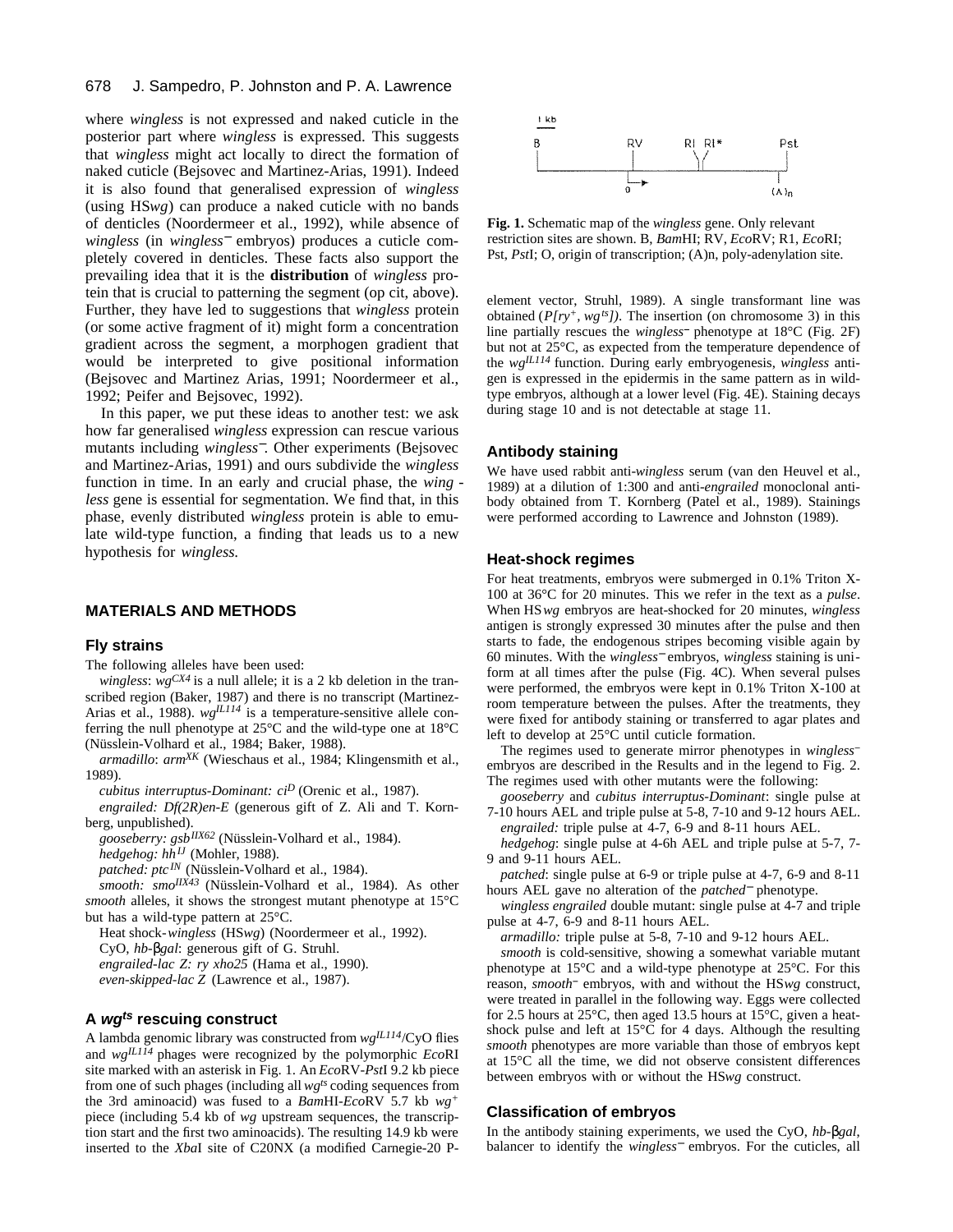classifications were based on the phenotypes. Although this is common practise it can be risky, but in the experiments that we describe, the mutant and partially rescued phenotypes were always clearly demarcated from each other and from the wild type. They occurred at the expected frequencies.

### **X-gal staining of cuticles**

For embryos with the mirror phenotype, unhatched larvae of 24- 30 hours were heated 10 minutes at 45°C in water, then dechorionated in bleach, softly frozen in liquid nitrogen and cut in half before fixing in 0.1% glutaraldehyde/0.02% Nonidet NP-40/0.01% sodium deoxycholate in Ringer's for 10 minutes. X-gal staining was done by standard procedures (Ashburner, 1989), developing the colour overnight at 37°C. Stained larvae were dehydrated through an isopropanol series and transferred to cedar wood oil. Fat bodies and nervous system were removed, cuticles were stretched by hand and mounted in Araldite. Wild-type larvae could not be properly stretched by this method, particularly in the thorax, where deep folds form at the segment borders. Therefore, newly hatched wild-type larvae were stretched in a two-phase mixture of methanol and heptane for some minutes, then transferred to Ringer's and orientated on a slide in an embedding medium used for frozen sections. The slide was frozen in liquid nitrogen and the larvae cut in half with a razor blade, then fixed in 4% formaldehyde for 20 minutes and stained with X-gal by standard procedures, developing the colour overnight at 37°C. The stained larvae were dehydrated through in isopropanol series, transferred to cedar wood oil and mounted in Araldite.

## **RESULTS**

### **HSwg restores segmentation to wingless mutants**

Ventrally, the cuticle of a normal segment displays an anterior belt of oriented denticles and a posterior naked zone (Fig. 2A). Dorsally, there is a field of denticles with a sharply defined anterior margin that delineates the segment border and a posterior naked area (Fig. 3A). The thoracic pattern has been little studied in previous papers on segment polarity, but here we use the thorax extensively; we examine mutant denticle patterns and the location of *engrailed* expression. As we shall see, the thorax displays both pattern and polarity more clearly, and conclusions obtained from it can be easily extrapolated to the abdomen. *wingless*<sup>−</sup> embryos are dwarfish and the pattern is depauperate; there are lawns of denticles both ventrally and dorsally (Figs 2B, 3B) and the polarity of these denticles is only slightly patterned.

Our main result is that a single pulse of HS*wg* soon after gastrulation substantially rescues the cuticle phenotype of *wingless*<sup>−</sup> embryos and several features of segmentation are recovered. First, the embryos are much larger, reaching nearly the length of wild-type embryos. Second, each segment is clearly demarcated in the ventral abdomen by orderly changes in the width of the denticle band and by the polarity of the denticles (Fig. 2C). Even more remarkably, the dorsal patterns in the thorax and abdomen are very similar to those of the wild type not only in the arrangement and size of the denticles but also in their orientation (compare Fig. 3A,C). The ventral pattern is mirror symmetric; in both thorax and abdomen, the denticles of each segment are oriented towards a central mirror plane. The mirror plane runs through the middle of the belt, irrespective of the belt size (compare, for example, T1 with T2 in Fig. 2C). Furthermore, each belt is symmetrical with respect to the stripes of *engrailed* expression (Fig. 4B). This is particularly evident in the thorax, where some naked cuticle remains between the mirrorized belt and the *engrailed* stripes on **both** sides of the belt. These two zones of naked cuticle flanking the belt probably represent a duplication of the naked zone, which normally lies, in the wild type, between the posterior edge of an *engrailed* stripe and the anterior edge of a thoracic set of denticles (Fig. 4A). Keilin's organs are missing, as is the T1 'beard'. This syndrome is stable and consistent: we call it the **mirror** phenotype.

The mirror phenotype can be produced by a single early pulse of heat shock. If *wingless*<sup>−</sup> embryos that carry one or two doses of the HS*wg* construct are pulsed 4-6 hours after egg laying, all or almost all develop the pattern (in one experiment 45 of 60 *wingless*<sup>−</sup> embryos, the expected figure, given the genotypes) — but if the pulse is delayed by only one hour, the frequency of these phenotypes drops. A batch of embryos pulsed when they were 7-8 hours old produced no mirror phenotypes: the embryos remain dwarfish and acquire a pattern resembling an *engrailed*<sup>−</sup> phenotype. This result is consistent with observations on the *wingless* temperature-sensitive allele (*winglessts*). If the temperature is shifted from 25 $\degree$ C to 18 $\degree$ C after 5 $\frac{1}{2}$  hours of development, it is too late to restore segmentation and the phenotype of the embryo is also dwarfish and also resembles that of *engrailed*<sup>−</sup> embryos (Bejsovec and Martinez-Arias, 1991).

The mirror phenotype is very stable; additional heat pulses do not produce any change in the pattern. We have tried several different regimes without effect. An example of an embryo that received two heat shocks 2 hours and 4 hours following the initial heat shock is shown in Fig. 2D.

The mirror phenotype is not a consequence of generalised, as opposed to local, *wingless* expression. If normally localised *wingless* function is provided up until 6 hours of development and then inactivated (by shifting up embryos carrying the *winglessts* allele from 18°C to 25°C), mirror phenotypes are almost invariably produced (Fig. 2E). The same phenotype is observed when rescuing *wingless*<sup>−</sup> embryos with a *wingless* transgene (Fig. 2F, see Methods for details). This transgene expresses *wingless* antigen in a normal pattern until about 5 hours (Fig. 4D,E), when it starts to decay.

## **Persistence of engrailed stripes**

The anterior boundaries of *engrailed* expression delineate the parasegment borders (Martinez-Arias and Lawrence, 1985; Vincent and O'Farrell, 1992). When a *wingless*<sup>−</sup> embryo of about 5 hours old, which is losing *engrailed* expression in the epidermis, is given some ubiquitously expressed *wingless* protein, *engrailed* persists as stripes. The anterior borders of such restored *engrailed* stripes remain coincident, cell by cell, with the original parasegment borders (as independently defined by the stripes produced by an *even-skipped lacZ* construct (Fig. 4F-H).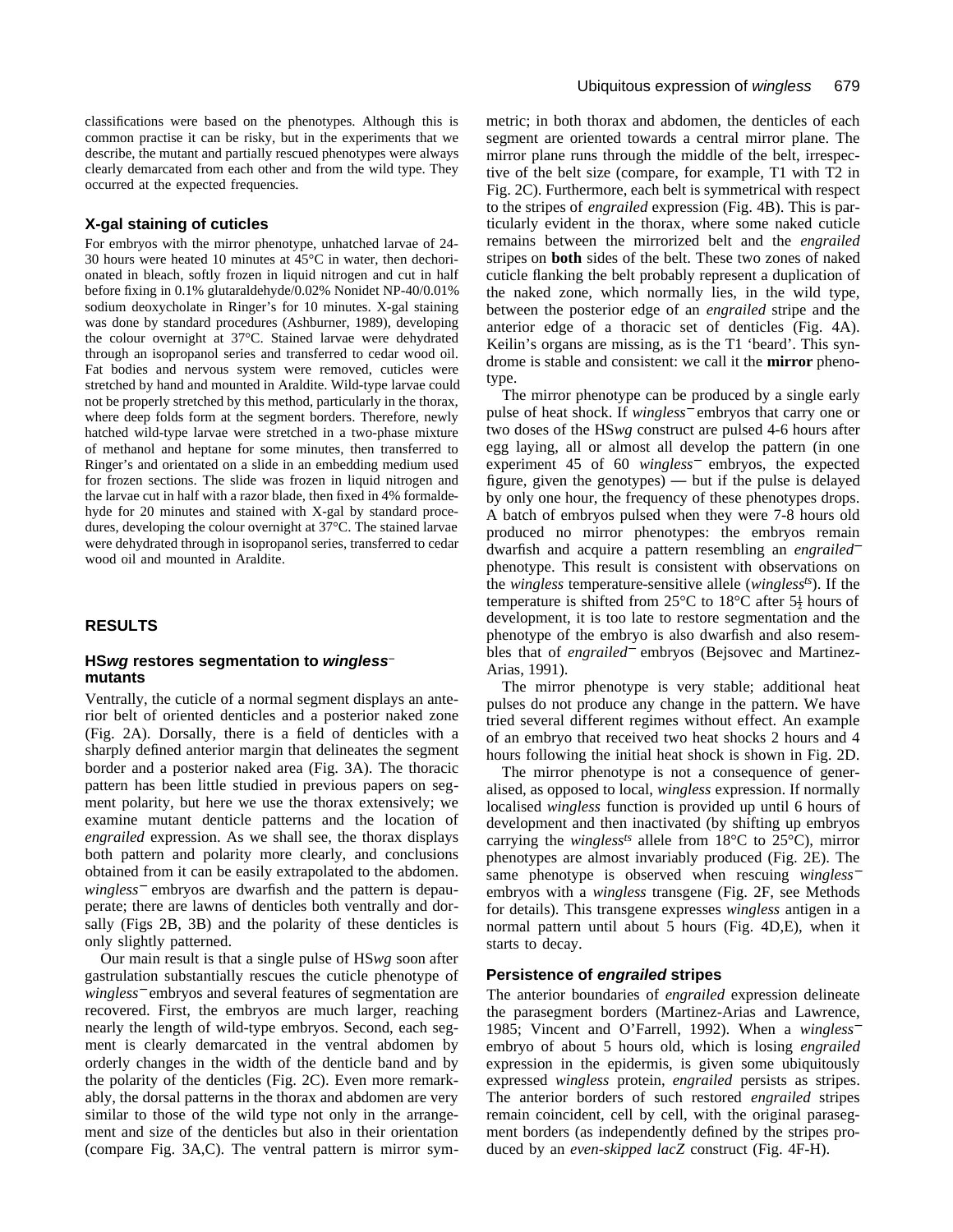By 4 hours after the heat shock, the *engrailed* stripes are still present in *wingless* embryos and their anterior margins are still coincident with the parasegment boundaries. However, they have widened up to about one third of the segments length; this is substantially broader than in wild-type embryos at the same stage. Also, ectopic



**Fig. 2.** Ventral views of the thorax; phase contrast, all to same scale. T1, T2 and T3 indicate the three thoracic segments. The wild-type pattern (A) can be contrasted with the *wingless*<sup>−</sup> pattern (B). Note the *wingless*<sup>−</sup> embryo is much smaller and there is an even field of denticles in which traces of metamerisation can be seen. Note also that zones bearing denticles characteristic each of the three thoracic (T1-T3) and abdominal segments are clearly demarcated and in the normal sequence. There must therefore be orderly expression of those genes of the bithorax and Antennapedia complexes responsible for segmental characteristics — even in the absence of parasegmental borders (cf. Struhl et al., 1992). (C) The mirror phenotype in a *wingless*<sup>−</sup> embryo carrying the HS*wg* construct, produced by a single pulse of 20 minutes at 36°C, given at 4-5 hours after egg laying (see Methods). (D) The mirror phenotype in a similar embryo given three heat pulses at 4-7, 6-9 and 8-11 hours after egg laying. (E) The mirror phenotype in an embryo homozygous for *winglessts* that was shifted from 18°C to 25°C at 6-9 hours after egg laying (being equivalent to 4-6 hours of development at 25°C (cf. Baker, 1988; Bejsovec and Martinez-Arias, 1991). (F) The mirror phenotype in a *wingless*<sup>−</sup> embryo that also carried the *winglessts* transgene (See Methods).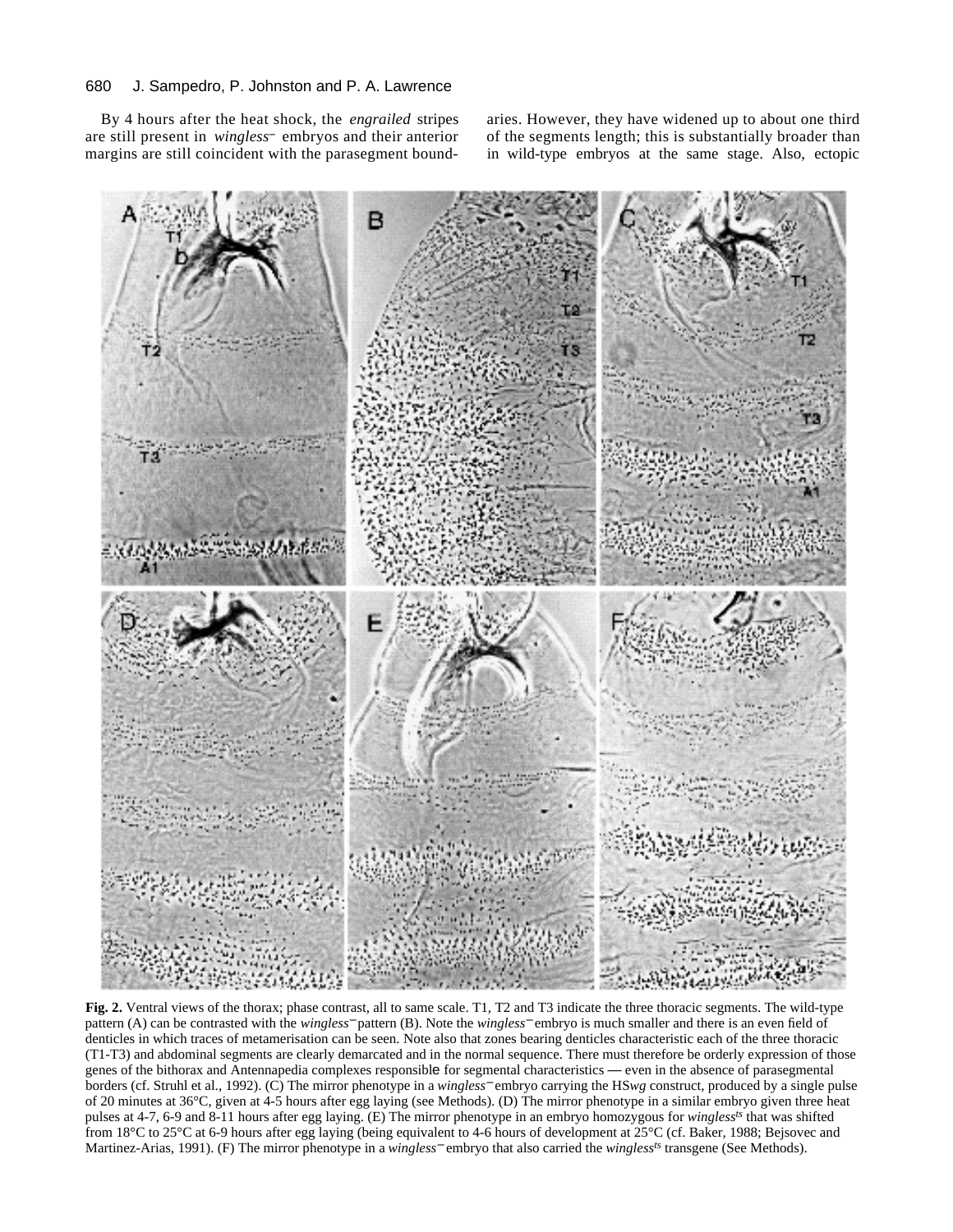

**Fig. 3.** Dorsal views of the thorax; phase contrast, all to same scale. T2 and T3 mark two thoracic segments. The wild-type pattern (A) can be compared with the *wingless*<sup>−</sup> pattern (B) (actually the similar pattern of a *wingless*ts embryo at 23°C which gives stronger, and therefore more photogenic, denticles). (C) The phenotype in a *wingless*<sup>−</sup> embryo that carries a HS*wg* construct and was given three heat pulses at 4-7, 6-9 and 8-11 hours after egg laying.

grooves appear at the posterior margins of the *engrailed* stripes. In *wingless<sup>ts</sup>* embryos that are shifted from 18° to 25° at 6 hours of development the *engrailed* stripes do not broaden and ectopic grooves are not seen (Bejsovec and Martinez Arias, 1991), and yet they also produce mirror phenotypes. It follows that the two classes of experimental embryos produce mirror phenotypes by different routes.

These experiments can be summarised as follows: mirror phenotypes result if the *wingless* gene is active during the early period of development (up until about 6 hours) but not later. It does not seem to matter whether the gene product is ubiquitous (as with HS*wg*) or normally localised (as with *winglessts*); the result in the cuticle is the same, although the routes followed are somewhat different.

### **Other segment polarity mutations**

The majority of segment polarity mutations belong to what is usually referred to as to the 'wingless class'. They have in common a phenotype in which the abdomen is covered with denticles, but they can be usefully separated into two groups of different strengths. The 'strong' group includes the maternal effect mutations in *dishevelled, porcupine* and *armadillo* (when mutated maternally) and the zygotic mutations of *hedgehog* and *smooth* (Fig. 5E, B) (Nüsslein-Volhard et al., 1984; Klingensmith et al., 1989; Mohler, 1988; Perrimon et al., 1989). They have phenotypes very similar to *wingless*−. The 'mirror' group includes *gooseberry, cubitus-interruptus<sup>D</sup>* (Fig. 5C, F) and *fused* (Martinez-Arias, 1985). Some weaker mutations of the 'strong' group can also give mirror phenotypes; examples are *armadillo* (when mutated only zygotically, Fig. 5D) and weak alleles of *hedgehog* (such as *hh*10B, Mohler, 1988). All these phenotypes are very similar to the mirror phenotype described above for partial rescue of *wingless*<sup>−</sup> (compare Figs 2 and 5). HS*wg* can be used in principle to help establish a genetic hierarchy and we have examined examples of both groups.

## (a) Strong group

We know that HS*wg* can rescue the strong *wingless*<sup>−</sup> phenotype to produce a mirror phenotype. Therefore, if a given mutation of the 'strong' type produces its effect through inactivation of *wing less* transcription (i.e., it is 'upstream' of *wingless*), we would expect HS*wg* to rescue its phenotype and give a mirror pattern. However, if a gene product is needed for *wingless* to function, or is activated by it (i.e., it is 'downstream' of *wingless*) the mutant phenotype of such a gene should not be rescued by HS*wg*. Null alleles of *hedgehog* show the strong phenotype (Fig. 5E). They cannot be rescued to the mirror pattern by HS*wg* (see Methods for details), so it follows that the *hedgehog* product is a mediator of *wingless* action - it is 'downstream' of *wingless* in that sense, a conclusion that does not appear to fit with *hedgehog*'s role in the model of Ingham et al. (1991). There is however some effect: *hedgehog* HS*wg* embryos remain dwarfish and unsegmented but they lose denticles. The patterns can be arranged in a rank order with denticles being lost near the ventral midline in weaker cases, and spreading out laterally in more extreme examples (Fig. 5E ). This type of patterned baldness is reminiscent of the phenotypes of HS*wg* in a wild-type background (Noordermeer et al., 1992). Thus, although *hedgehog* is essential for *wingless* function in segmentation, *wingless* appears to be still capable of some action in its absence.

A similar situation obtains with the *engrailed* gene. Since the *engrailed* phenotype is somewhat variable, this is better illustrated for the double mutant *wingless engrailed* . This double mutant shows an extremely strong phenotype, with embryos even smaller, more spherical and less patterned than *wingless* (Bejsovec and Martinez-Arias, 1991 and Fig. 5G). The phenotype cannot be rescued to the mirror pattern by HS*wg*, from which we conclude that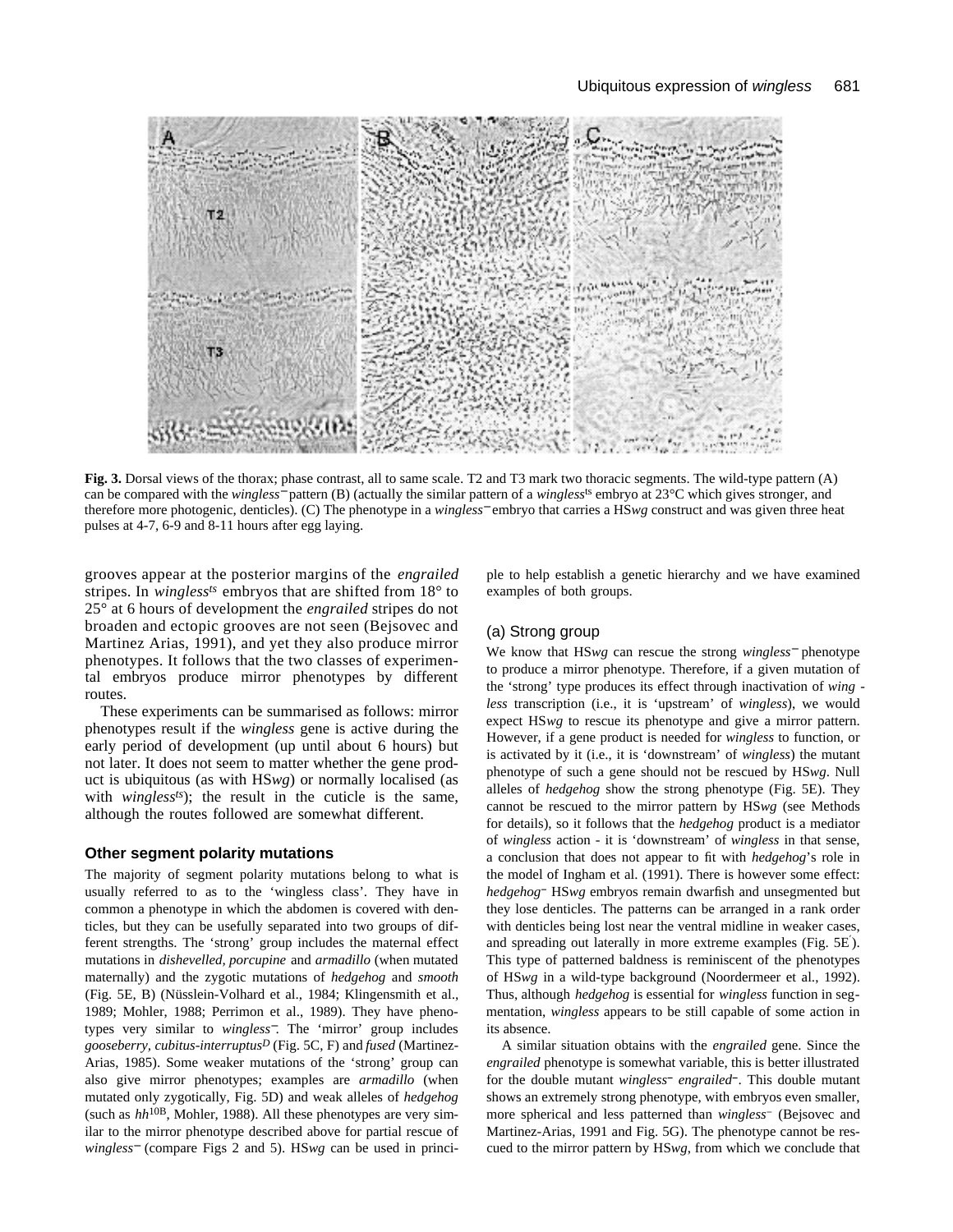*engrailed* is an essential mediator of *wingless* function. Once again, however, the embryos lose denticles and increase in size (becoming more elliptical (Fig. 5G )) as a consequence of HS*wg*, showing that the *wingless* protein can have effects independent of the *engrailed* gene. This augments the conclusion drawn by Bejsovec and Martinez-Arias (1991), who pointed out that the

*wingless engrailed* double phenotype differs from both *engrailed* and *wingless* single phenotypes.

Although the phenotype of *smooth* is variable, we were unable to detect any clear rescue by HSwg; there may have been some loss of denticles. This result also places the *smooth* gene downstream of *wingless*.



**Fig. 4.** (A) Preparation of ventral cuticle of newly hatched wild-type larva to illustrate cuticle pattern and *engrailed* expression (the blue stain shows individual nuclei that express *engrailed*). Note the gap between the *engrailed* stripe of posterior T2 (labelled 5, for parasegment 5) and the denticle band of T3. Part of the *engrailed* stripe of posterior T3 (6) is also shown. (B) A similar preparation of a mirror phenotype. Note that the T3 denticle band lies equidistant from the two *engrailed* stripes. Overlying the *engrailed* stripe that corresponds to parasegment 6 are two denticles; these are of the abdominal, not the thoracic type (arrow). The larva is *wingless*<sup>−</sup> and carries HS*wg*, it was heat shocked one pulse at 4-7 hours after egg laying. (C) The right half of an embryo at stage 11 which was bisected longitudinally because staining is so heavy. -galactosidase shows in brown and *wingless* antigen is black. The embryo lacks the intense brown stain in the head due to the CyO *hb- gal* marker and is therefore *wingless*−. The very heavy and even *wingless* staining is due to one or two doses of HS*wg* and to the pulse given at 4-7 hours after egg laying, the embryo being fixed 45 minutes following the end of the pulse. At later times, even as the induced *wingless* protein fades, its distribution remains homogeneous. (D,E) Embryos at stage 10, stained for -galactosidase in brown and *wingless* antigen in black. One individual (D) displays brown staining in the head (due to CyO, *hb- gal)* and is therefore *wingless+*. The other (E) does not and is therefore *wingless*−: The faint but correctly localised *wingless* staining is due to one or two copies of the *winglessts* transgene (see Methods). (F-H) *wingless*−, HS*wg* embryos at stage 10 stained for galactosidase in brown and *engrailed* in black. The embryos were bisected longitudinally and the left halves are shown. The stock also carries *even-skipped lacZ* and CyO *hb- gal*. These embryos lack -galactosidase staining in the head and are therefore *wingless*−, they show brown staining in alternate parasegments due to *even-skipped lacZ. (*F) This embryo was not heat shocked and, being *wingless*−, shows no *engrailed* expression in the thoracic and abdominal epidermis — although there is some in the CNS (arrow). (G) This embryo was given one heat shock 2 hours prior to fixation. The embryo is the same stage as in F but the *engrailed* stripes have persisted due to the action of ubiquitous *wingless* protein. (H) Detail of G. The *engrailed*-positive cells can be distinguished in the lighter background (white arrow) of the -galactosidase staining because they are darker brown (black arrows). Their anterior boundary coincides cell by cell with the parasegment boundary (5) as shown.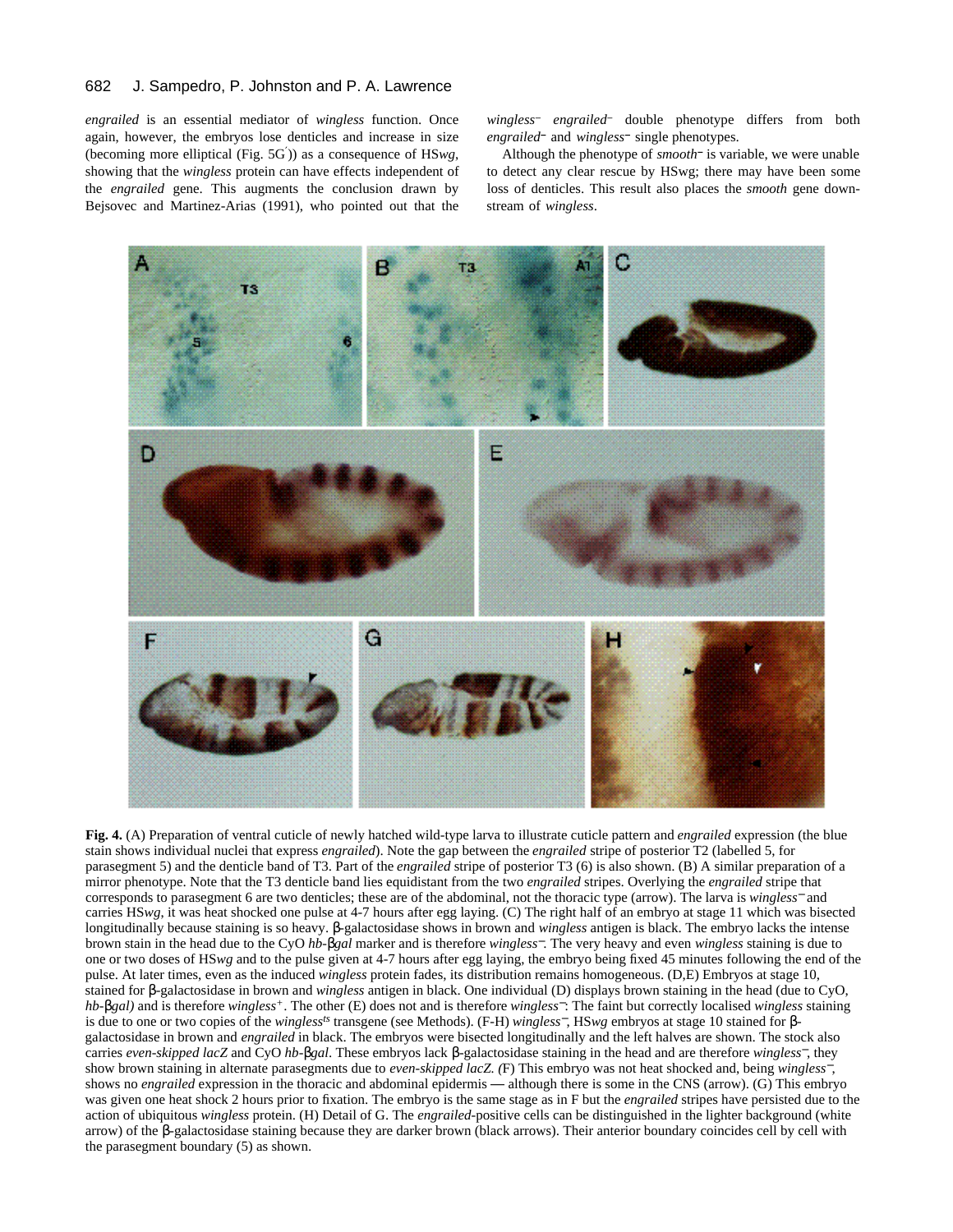

**Fig. 5. (**A-F) Ventral views of the thoracic region, interference contrast. All to same magnification. Anterior to top. (A) Wild type: Note T1 denticles, finer T2 and coarser T3 denticles. (*b)* beard; (*k*) Keilin's organ. (B) *smooth* at 15°C. Phenotype approaches that of *wingless* . (C) *gooseberry* shows a typical mirror phenotype, plus the ventral hole characteristic of *gooseberry* . (D) *armadillo*. This pattern is due to lack of the zygotic but not maternal function of *armadillo*. Shows a mirror phenotype. (E) *hedgehog*<sup>−</sup> *Ubx*<sup>−</sup> embryo. (E ) *hedgehog*−*Ubx*−, Hs*wg* embryo given three heat pulses at 5-7, 7-9 and 9-11 hours after egg laying. Note embryo is naked ventrally, apart from beard (*b*) and occasional patches of abdominal denticles (arrow). (F) *cubitus-interruptusD*. This also gives a mirror phenotype. (G-G ) Lateral views of embryos, phase contrast. Lower magnification than A-F. Anterior to left, dorsal to top. (G) *wingless*<sup>−</sup> *engrailed* embryo; (G ) *wingless*<sup>−</sup> *engrailed*<sup>−</sup> HS*wg* embryos given three heat pulses at 5-7, 7-9 and 9-11 hours after egg laying. Ventral cuticle is almost completely naked, apart from the beard (b).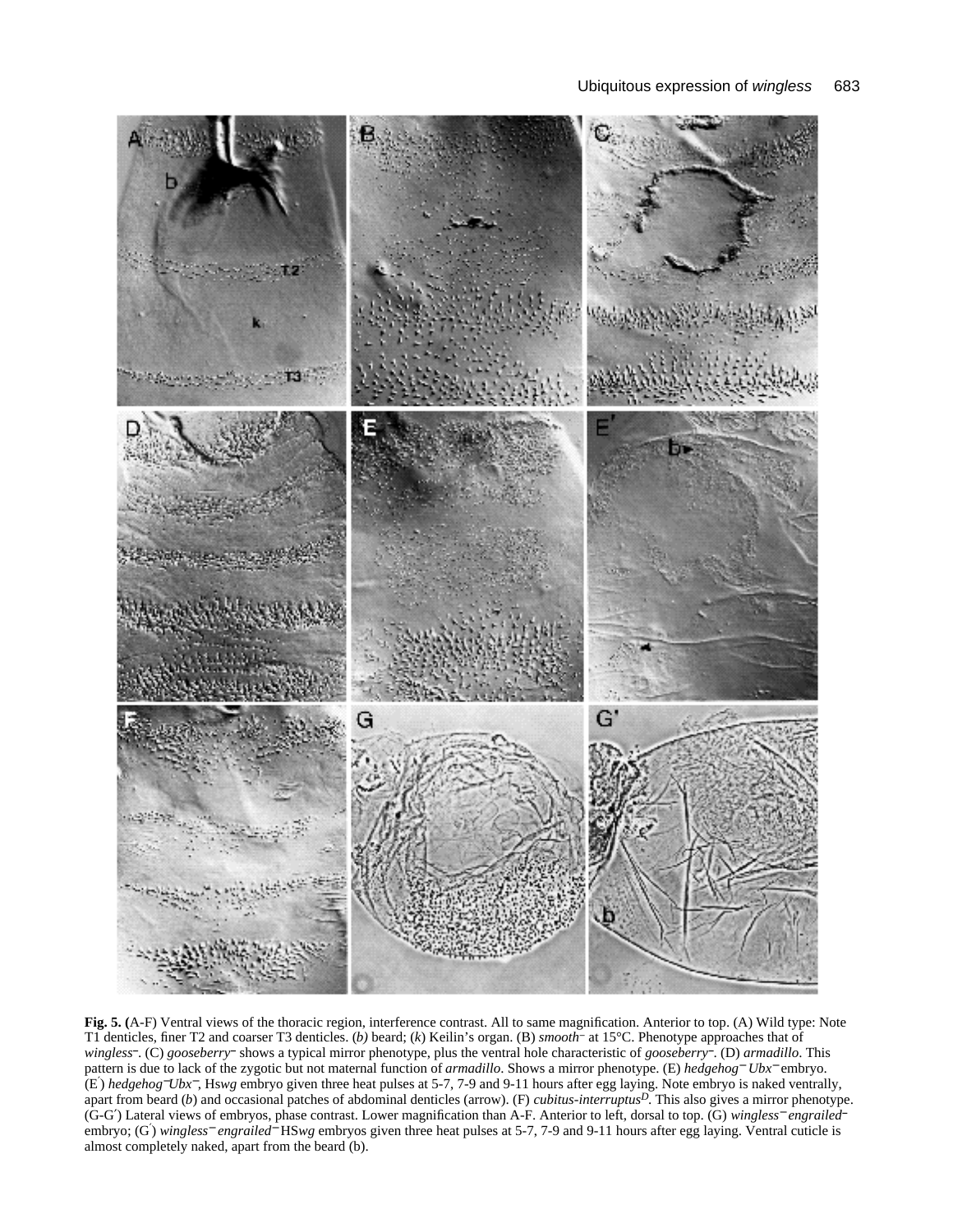## (b) Mirror group

Testing the rescuing ability of HS*wg* to give the mirror pattern obviously makes no sense in the case of mutants that already have the mirror phenotype. Still, there could be another way in which to use HS*wg* to establish a hierarchy with genes in this group. HS*wg* can produce, in an otherwise wild-type background, a phenotype similar to that of the *naked*<sup>−</sup> mutant (Noordermeer et al., 1992). If this effect of ectopic *wingless* expression requires the same downstream machinery as the normal *wingless* function, one would expect mutations in downstream genes to block formation of the 'naked' phenotype. Our observation is that the mirror phenotypes of *gooseberry, cubitus-interruptus<sup>D</sup>* and *armadillo* (zygotic) are not altered by HS*wg*. Although this might be taken as evidence that these three genes are downstream of *wingless*, there are grounds for caution: note that the mirror phenotype obtained by rescuing *wingless*<sup>-</sup> embryos with an early pulse of HS*wg* is unaltered by further pulses of HS*wg*. It is possible that the mirror pattern is a stable developmental outcome, which



**Fig. 6.** A gradient model for the parasegmental patterns. For all the patterns the three tenets of the model are **first**, for each segmental unit, the differentiation of denticles always occurs between characteristic levels in the gradient; **second**, the orientation of pattern elements is determined by the slope of the gradient; **third**, within each of the four situations, every parasegment has an identical gradient landscape and pattern of *engrailed* expression. It is the observed consistency between these three tenets that constitutes the model's main virtue. (A) The wild type. We show the patterns of the parasegments, these are based as accurately as we can on the relative positions of the *engrailed* stripes and denticle bands shown in Fig. 4A. In the model, the scalar determines, from anterior to posterior, a stripe of cells expressing *engrailed*, a variable stripe of naked cuticle, a belt of denticles and a constant second stripe of naked cuticle. The transition between denticles and the second naked stripe occurs at the same position for all parasegments, so that the variation in size between denticle belts is due to differences in the depth of the anterior naked stripe. The parasegmental borders are coincident with a precipitous change in the level of the gradient. (B) The *wingless*<sup>−</sup> phenotype. The level is confined to that corresponding to denticles in both thoracic and abdominal parasegments. There are some slight undulations (because the orientation of denticles shows traces of segmental repeats, Fig. 2B). (C) The mirror phenotype. As in A, the gradient landscape is drawn directly from the observed patterns. There is uncertainty about the shape of the gradient at the points of inflection. For example, the formation of scattered denticles throughout the *engrailed* zones of parasegments 7-12 suggests that the peak is not sharp at level 12 but rounded at about level 8-9 (which is appropriate to denticles of row 1 type). For symmetry one might therefore suspect that the troughs in the landscape would be correspondingly rounded as shown. The model explains with a simply reiterated landscape the characteristic mirror phenotypes of each parasegment (in particular, the presence of naked cuticle in the thorax but not in the abdomen), as well as the striking fact that the symmetry planes are centred in the mirrorized denticle belts (see Fig. 2), irrespective of the size of the belt. The parasegment borders, although they may not act as a complete barrier to passage of the morphogen, may still coincide with the anterior boundaries of *engrailed* and homeotic genes. The result of this is illustrated in parasegment 6 where occasional denticles are found in the *engrailed* territory. These are invariably denticles of the type normally found in A1 (see Fig. 4B), meaning that the *Ultrabithorax* gene is expressed at the level found in parasegment 6, rather than that of parasegment 5 (Struhl, 1984). (D) The HS*wg* phenotype. Note there is now a new and inverted parasegment border which has formed at the posterior boundary of the broadened *engrailed* stripe and therefore a new landscape. The missing levels (from approx. 3-10) correspond to those parts that make denticles in the wild type and no denticles, apart from the beard in T1a, form in these mutants. The model predicts that the beard should be enlarged and mirrorized, with anterior denticles pointing anteriorly and, mirabile dictu, this is the case.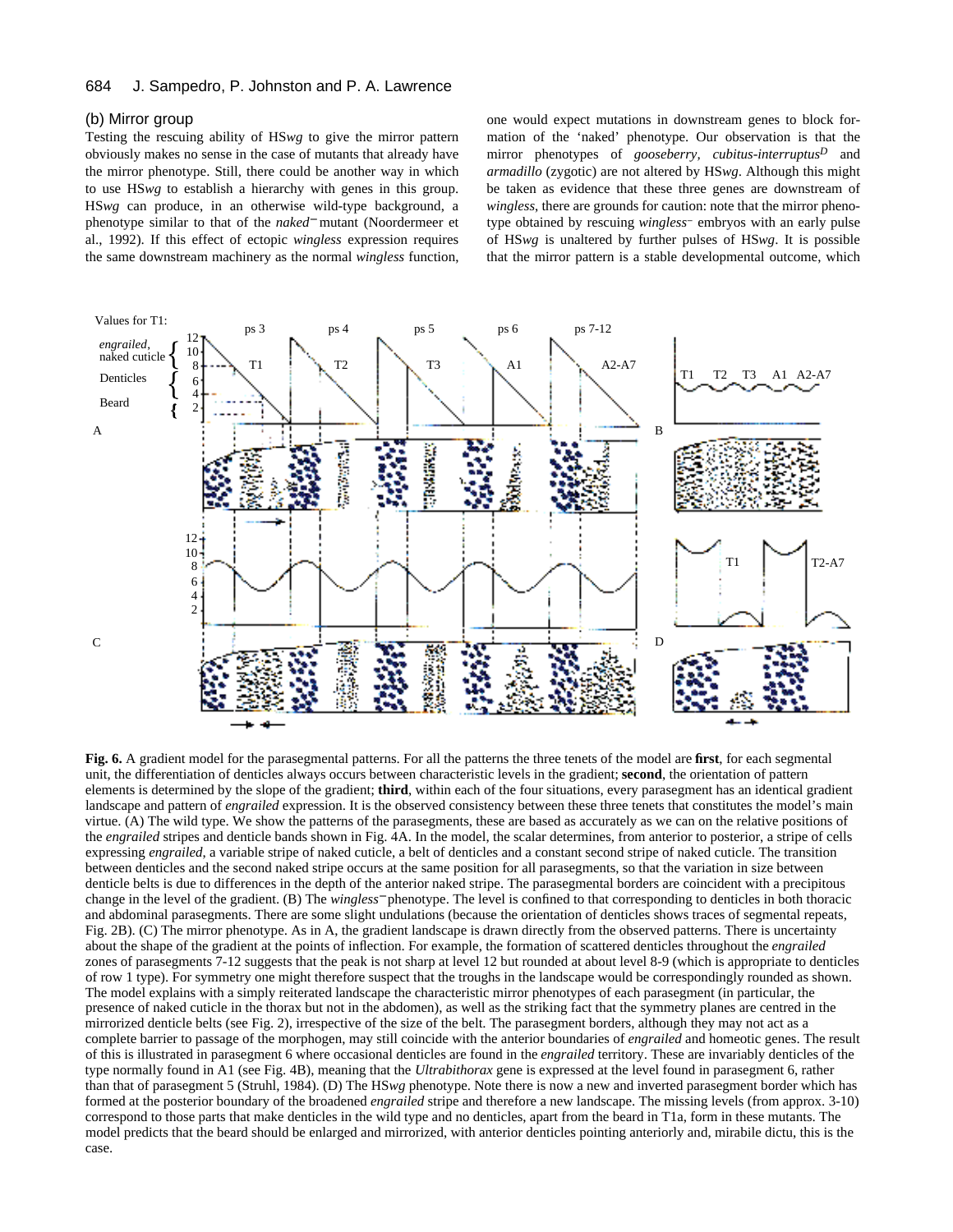cannot be affected by HS*wg*. This would mean that the 'naked' phenotype can be built over a wild type, but not over a mirror pattern situation.

## **DISCUSSION**

Here we question the prevailing perception of the wild-type role of the *wingless* protein as a localised paracrine signal carrying an instruction from cells that secrete the protein to cells nearby that receive it. The evidence that leads to this perception as well as the background is summarised in the introduction.

It is clear that the *wingless* gene is essential for proper segmentation: in its absence most aspects of segmentation fail. We also know that in the wild type it is expressed in a precise but changing pattern. Previous analyses have suggested that *wingless* has different functions during embryogenesis (Bejsovec and Martinez-Arias, 1991; Heemskerk et al., 1991) and here we consider mainly the early function when *wingless* is thought to play a crucial role in the formation of parasegments. We show that an early pulse of generalised expression of *wingless* is able to emulate wild-type function to a considerable degree: generalised expression of *wingless* can maintain the expression of *engrailed* in *wingless*−embryos. These restored *engrailed* stripes follow precisely the original parasegment border. An early pulse of generalised *wingless* expression also rescues the *wingless*<sup>−</sup> cuticle phenotype to the same extent as the normal gene working around the same period: embryos recover in size and show clear signs of segmentation, normal dorsal patterns and a much improved ventral pattern (the 'mirror phenotype').

We conclude that, at least for this early function, *wing less* does not work as an instructive signal or as a morphogen. We mean by this that position-specific features (such as the anterior boundary of *engrailed* expression or the array of patterned elements in the cuticle) are not placed by a local source — or a differential distribution — of *wing less* protein.

#### **Does wingless protein need to be localised?**

If *wingless* protein is provided only during the first few hours of development, the outcome is a mirror phenotype, and this is true whether the *wingless* protein is localised as in the wild type or distributed universally. Does this mean that, in the early embryo, it is immaterial whether *wingless* protein is local or universal? Strictly speaking, it does not: the same final outcome could be reached in two different ways in these two situations and we have evidence that this is the case. Although universal *wingless* can restore *engrailed* stripes whose anterior margins follow precisely the parasegment borders, the stripes are slightly broadened and (at stage 11, or 4 hours after the pulse) flanked by new grooves at their posterior margins.

This observation can be related to the effect of generalised *wingless* which is added to wild-type embryos, when very broad *engrailed* stripes and ectopic grooves form and persist and a naked phenotype results (Noordermeer et al., 1992). Probably early generalised *wingless* expression

directs embryos down one pathway (with ectopic grooves) and early localised expression directs embryos down another (with no ectopic grooves). Lack of later *wingless* protein leads to the convergence of the two sets of embryos, both of which produce mirror phenotypes. These results show that *wingless* needs to be localised, but they rule out certain hypotheses as to why.

First, *wingless* protein might have to be on only one side of the parasegment border. Not so; the parasegment borders are unaffected when *wingless* protein is provided ubiquitously, both in *wingless*<sup>-</sup> and *wingless*<sup>+</sup> embryos (our results and Noordermeer et al., 1992).

Second, the differential distribution of *wingless* protein might determine which cells continue to express *engrailed*. Not so; when *wingless* protein is evenly distributed as in HS*wg*, *wingless* embryos, the *engrailed* stripe, even if slightly broadened, remains confined to the anterior part of the parasegment.

Third, the differential or graded distribution of *wingless* protein might act as a morphogen and determine the array of pattern elements in the cuticle. Not so; because normal patterns, such as fields of oriented hairs and alternating zones of naked cuticle and denticles can form following flat profiles of *wingless* protein concentration.

We believe that *wingless* protein does need to be localised but for a different reason: if it is present posterior to the *engrailed* stripe, it is instrumental in making an ectopic border there. It is therefore important to the wild type that *wingless* be restricted to the vicinity of the legitimate parasegment borders.

## **A gradient interpretation**

We have seen that early function of *wingless*, provided either by the normal gene or by a heat-shock construct, produces a mirror phenotype in the ventral cuticle (Fig. 2). That the mirror phenotype represents a stable developmental outcome is suggested by two facts: **first**, several other segment polarity mutations give very similar or identical mirror patterns and, **second**, we have not been able to modify this phenotype by pulses of generalised *wingless* expression. Both the pattern and stability of the mirror phenotype can be easily modelled in terms of gradients. In these models, which have been postulated for the epidermis of other insects to explain its response to transplantation, pattern is thought to depend on a reiterated segmental gradient; the type of differentiation (e.g. denticles or naked cuticle) being determined by the scalar value of the gradient at each locale, and the polarity (e.g. orientation of denticles) by the local slope (reviewed in Lawrence, 1992). Although each segment has an identical gradient, the pattern of responses to it are segment specific. In Fig. 6 we present such a model as applied to the ventral cuticle of part of the thorax and abdomen. Note that the position and depth of the *engrailed* stripe is shown as determined by the landscape of gradient values. Also, that in the wild type (Fig. 6A) the parasegment borders are shown as if they were precipices interposing between one gradient and the next. We refer to such borders as 'sealed', meaning that they act as a barrier to the free flow of the substance of the gradient (e.g. a morphogen) - a flow that would otherwise tend to smooth out discontinuities.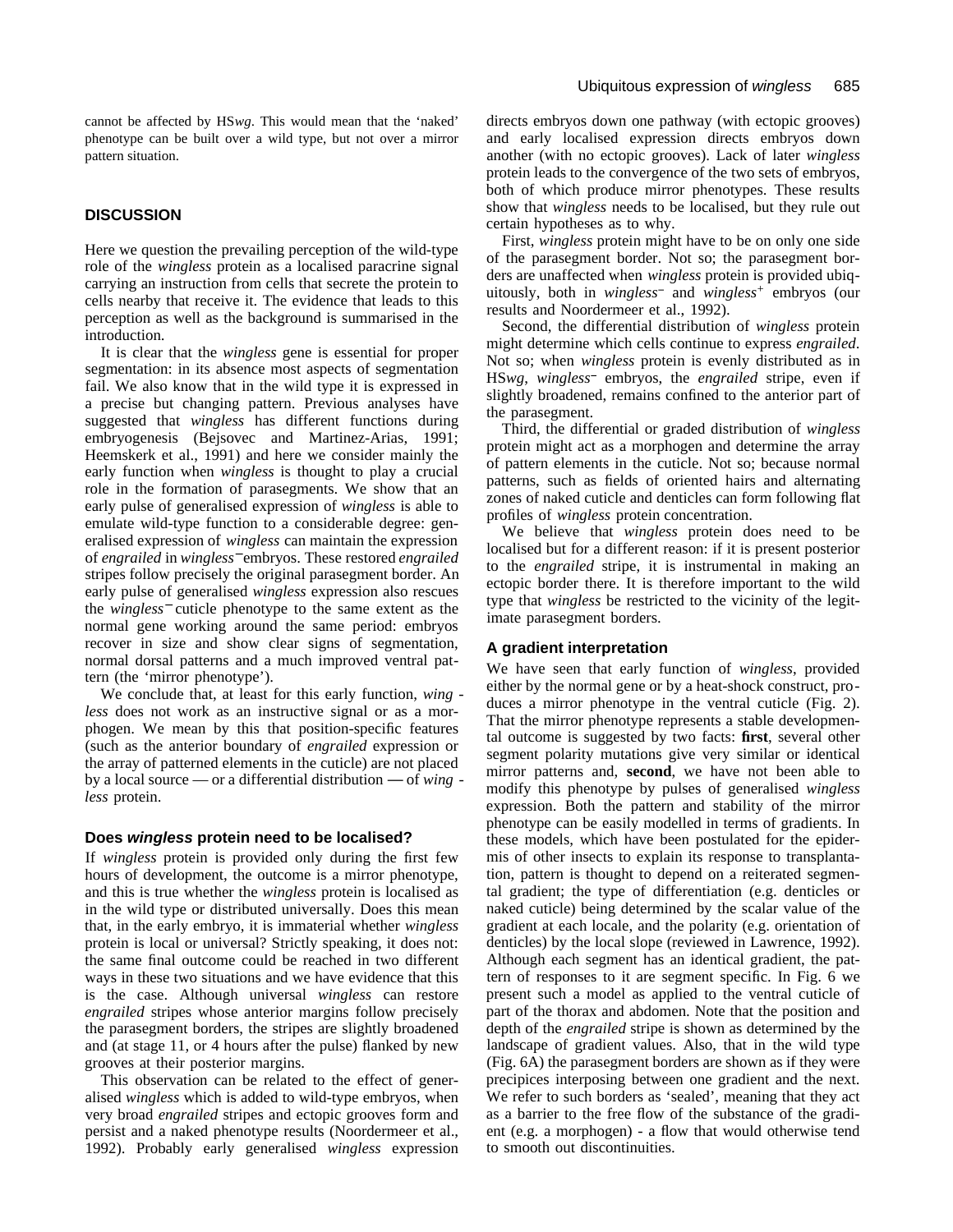In the strong segment polarity phenotypes (such as *wing less* ), parasegment borders fail to function and the gradient landscape becomes almost flat (Fig. 6B). In the naked phenotype (Noordermeer et al., 1992), two sets of borders, one normally positioned and oriented and one ectopic and abnormally oriented, lead to a new landscape with changes of pattern as shown (Fig. 6D). The mirror phenotypes (Fig. 6C) can be formed, we suggest, in two ways. In one experiment (*winglessts* shifts) only normal parasegment borders form, in the other (HS*wg*,*wingless* ) there are also additional ectopic borders. In later stages the lack of *wingless* product means that borders fail to 'seal' sufficiently, the morphogen 'leaks' through them and the gradient landscapes of both cases converge to the mirror phenotype.

It has been observed that initially *wingless* protein spreads across the parasegment border (van den Heuvel et al., 1989), but after about 5 hours the border appears to act as a barrier; *wingless* protein diffuses away from it but not across it (Gonzalez et al., 1991). This suggests that the parasegment border acquires some new property, which may relate to our more abstract description of it being 'sealed'.

## **Borders and junctions**

We have interpreted the phenotype of *wingless*<sup>−</sup> (and other 'strong' segment polarity mutants) as a complete failure of the parasegment borders and the mirror phenotype (characteristic of several 'weak' segment polarity mutants and partial rescues of *wingless* ) as a misfunctioning ('leaking') of the borders. The presence of ectopic *wingless* protein leads to extra borders. We envisage *wingless* protein as acting like a sealant to block the free passage of morphogen across the borders.

The molecular and cellular characteristics of the parasegment borders are largely unknown but there is evidence that intercellular communication can be restricted at compartment borders (Warner and Lawrence, 1981; Blennerhassett and Caveney, 1984). This could be due to the disposition or properties of intercellular junctions at or near the border. It would not be a complete surprise if the *wingless* protein had a role in these junctions. Although the *Wnt* proteins are secreted and associated with the **extracellular** matrix (van den Heuvel et al., 1989; Papkoff and Shryver, 1990), the *wingless* protein appears to affect the **intracellular** localisation of, or stabilise, the protein product of the *armadillo* gene. The *armadillo* protein is homologous to -catenin and plakoglobin, two mammalian proteins that are constituents of junctions (Peifer and Wieschaus, 1990; McCrea et al., 1991; Peifer et al., 1992). Of course, our results and arguments fall short of establishing a wild-type role for *wing less* but we hope they will broaden the discussion about the function of the *Wnt* genes which, in our opinion, has become too influenced by the hypothesis that the *wingless* protein carries an instructive signal from one cell type to another.

We are grateful to Ana Macías for help in the initial stages of this work and to Gary Struhl for his amazing sagacity. Uniquely alert at 07.00, Betty Ochotny has begun many otherwise insupportable heat-shock regimes. Steve DiNardo's excellent slides, projected in November 1991, encouraged us to try again to stain first stage larvae with X gal. Thanks to Mariann Bienz and two anonymous reviewers for advice on the manuscript, to Phil Ingham, Tom Kornberg and Gary Struhl for fly stocks, and to the late Carlos Cabrera for sequence information. We thank Jasprien Noordermeer and Roel Nusse for friendly collaboration. J. S. is the recipient of an EMBO postdoctoral fellowship.

## **REFERENCES**

- **Ashburner, M.** (1989). *Drosophila*. *A Laboratory Manual*. Cold Spring Harbor Laboratory Press.
- **Baker, N. E.** (1987). Molecular cloning of sequences from *wingless*, a segment polarity gene in *Drosophila*: the spatial distribution of a transcript in embryos. *EMBO J.* **6**, 1765-1773.
- **Baker, N. E.** (1988). Embryonic and imaginal requirements for *wingless*, a segment-polarity gene in *Drosophila*. *Dev. Biol*. **125**, 96-108.
- **Bejsovec, A. and Martinez-Arias, A**. (1991). Roles of *wingless* in patterning the larval epidermis of *Drosophila*. *Development* **113**, 471- 485.
- **Blennerhassett, M. G. and Caveney, S.** (1984). Separation of developmental compartments by a cell type with reduced junctional permeability. *Nature* **309**, 361-364.
- **Cabrera, C. V., Alonso, M. C., Johnston, P., Phillips, R. G. and Lawrence, P. A.** (1987). Phenocopies induced with antisense RNA identify the *wingless* gene. *Cell* **50**, 659-663.
- **Carroll, S. B., DiNardo, S., O'Farrell, P. H., White, R. A. H. and Scott, M. P.** (1988). Temporal and spatial relationships between segmentation and homeotic gene expression in *Drosophila* embryos: distributions of the *fushi tarazu*, *engrailed, Sex combs reduced, Antennapedia*, and *Ultrabithorax* proteins. *Genes Dev*. **2**, 350-360.
- **DiNardo, S., Kuner, J. M., Theis, J. and O'Farrell, P. H.** (1985). Development of embryonic pattern in D. melanogaster as revealed by accumulation of the nuclear *engrailed* protein. *Cell* **43**, 59-69.
- **DiNardo, S., Sher, E., Heemskerk-Jongens, J., Kassis, J. A. and O'Farrell, P. H.** (1988). Two-tiered regulation of spatially patterned *engrailed* gene expression during *Drosophila* embryogenesis. *Nature* **332**, 604-609.
- **González, F., Swales, L., Bejsovec, A., Skaer, H. and Martinez Arias, A.** (1991). Secretion and movement of *wingless* protein in the epidermis of the *Drosophila* embryo. *Mech. of Dev.* **35**, 43-54.
- **Hama, C., Ali, Z. and Kornberg, T. B.** (1990). Region-specific recombination and expression are directed by portions of the *Drosophila engrailed* promoter. *Genes Dev.* **4**, 1079-1093.
- **Heemskerk, J., DiNardo, S., Kostriken, R. and O'Farrell, P. H.** (1991). Multiple modes of *engrailed* regulation in the progression towards cell fate determination. *Nature* **352**, 404-410.
- **Ingham, P. W., Martinez-Arias, A., Lawrence, P. A. and Howard, K.** (1985). Expression of *engrailed* in the parasegment of *Drosophila*. *Nature* **317**, 634-636.
- **Ingham, P. W. and Martinez-Arias, A.** (1992). Boundaries and fields in early embryos. *Cell* **68**, 221-235.
- **Ingham, P. W., Taylor, A. M. and Nakano, Y.** (1991). Role of the *Drosophilapatched* gene in positional signalling. *Nature* **353**, 184-187.
- Klingensmith, J., Noll, E. and Perrimon, N. (1989). The segment polarity phenotype of *Drosophila* involves differential tendencies toward transformation and cell death. *Dev. Biol*. **134**, 130-145.
- **Lawrence, P. A.** (1992). *The Making of A Fly*. Blackwell Scientific Publications, Oxford, pp. 240.
- **Lawrence, P. A. and Johnston, P. (**1989). Pattern formation in the *Drosophila* embryo: allocation of cells to parasegments by *even-skipped* and *fushi tarazu*. *Development* **105**, 761-767.
- **Lawrence, P. A., Johnston, P., Macdonald, P. and Struhl, G.** (1987). Borders of parasegments in *Drosophila* embryos are delimited by the *fushi tarazu* and *even-skipped* genes. *Nature* **328**, 440-442.
- **Martinez-Arias, A.** (1985). The development of *fused*<sup>−</sup> embryos of *Drosophila melanogaster*. *J. Embryol. Exp. Morph*. **87**, 99-114.
- Martinez-Arias, A., Baker, N. E. and Ingham, P. W. (1988). Role of segment polarity genes in the definition and maintenance of cell states in the *Drosophila* embryo. *Development* **103**, 157-170.
- **Martinez-Arias, A. and Lawrence, P. A.** (1985). Parasegments and compartments in the *Drosophila* embryo. *Nature* **313**, 639-642.
- **McCrea, P. D., Turck, C. W. and Gumbiner, B.** (1991). A homolog of the